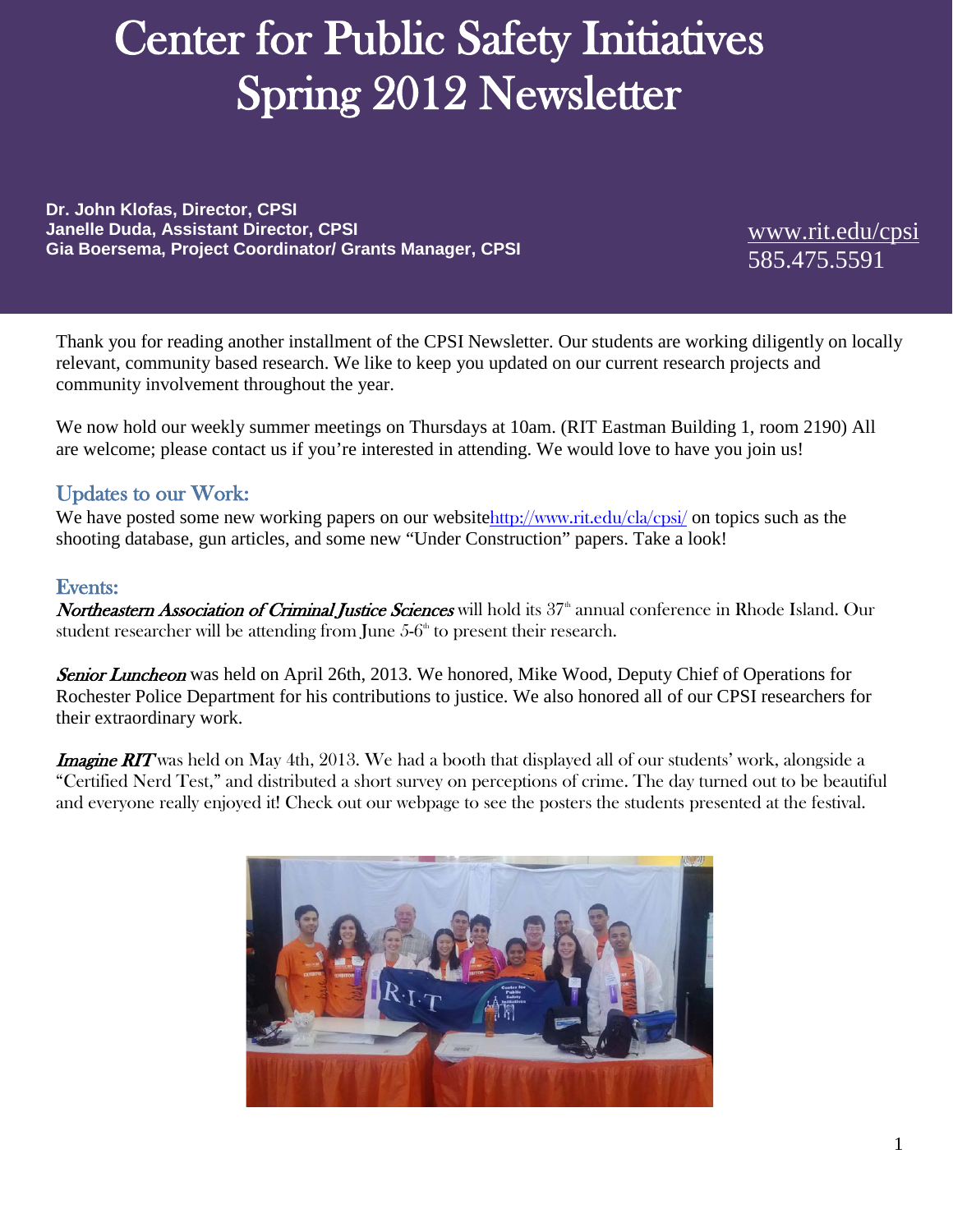# Congrats are in order!!!

Graduation Day! was May 17<sup>th</sup>, 2013. CPSI Staff would like to congratulate our students who are graduating!

- Douglas Bullock
- Arindam Ghosh
- Kyle Letteny
- George Mackenzie
- Audrey DiPoala

We wish them all the best and good luck in the future!

Our Own Associate Director, Janelle Duda, will also be moving on, she has been accepted into the Ph.D. program in Social Welfare at Case Western Reserve University! As you all know Janelle was an intricate part of CPSI, and she will be dearly missed here.

A few words from Janelle:

During my time with CPSI I have become convinced that locally relevant research matters. I have had the opportunity to work alongside bright minded, hardworking people who are willing to take the time and effort to truly understand a problem and work towards a solution. While sitting at a desk behind a closed office door may seem tempting at times, the insight gained from interacting with those faced with the particular issue, is what allowed me to have a much better understanding of the practical issues communities, agencies, and residents are confronted with. The practical issues, such as those related to staffing, technologies, data collection, and even mission agreement are critical to identify and understand in order to produce an effective evaluation, share valuable input, and to problem-solve. CPSI has managed to not only open up my eyes, but to also afford students the opportunity to gain practical, on the ground experience, which is invaluable. Students are involved with violence reduction planning, database creation and implementation, community outreach efforts, and survey distribution and analysis. I am so proud of CPSI and how it has grown over the years. Thank you to the amazing researchers, Gia (for keeping our expenses reasonable), the CJ faculty, MCAC staff, and, of course, all of the community agencies and service providers who have worked with CPSI in one way or another. Lastly, I want to thank my mentor, Dr. John Klofas, Director of CPSI, for teaching me more than I could ever imagine. There is no way I would be equipped with the knowledge, determination, and passion for community research without his guidance. Thank you to everyone for making my time with CPSI unforgettable!

## Ongoing CPSI Project Updates -see also<http://www.rit.edu/cla/cpsi/>

#### Under Construction: Building a Community Violence Reduction Plan.

This is something different- not the usual research paper from us (as good as they may be). We are trying to build a plan- or at least lay the foundation, and we would like your help. Send us your ideas on specific programs or interventions that you think can help reduce levels of violence in this community. They may be ideas for programs run by not-for-profits, or they may be ideas for law enforcement or the courts, or even private businesses. So, announce it in your staff meeting, or your classroom or just among your friends. We want to reach out as widely as possible. Email your ideas to [CPSI@rit.edu](mailto:cpsi@rit.edu)

#### Burglary Analysis

The Burglary Analysis Team will continue its research on female burglars to gain a better picture of the difference between male and female arrestees with regard to motive and target selection. The investigation of burglaries is also an area of focus. In particular the team will focus on neighborhood variations in clearance rates and whether those rates are predictable. Finally, the BAT team is in the preliminary stage of studying burglary investigations in terms of how different departments may process similar types of cases.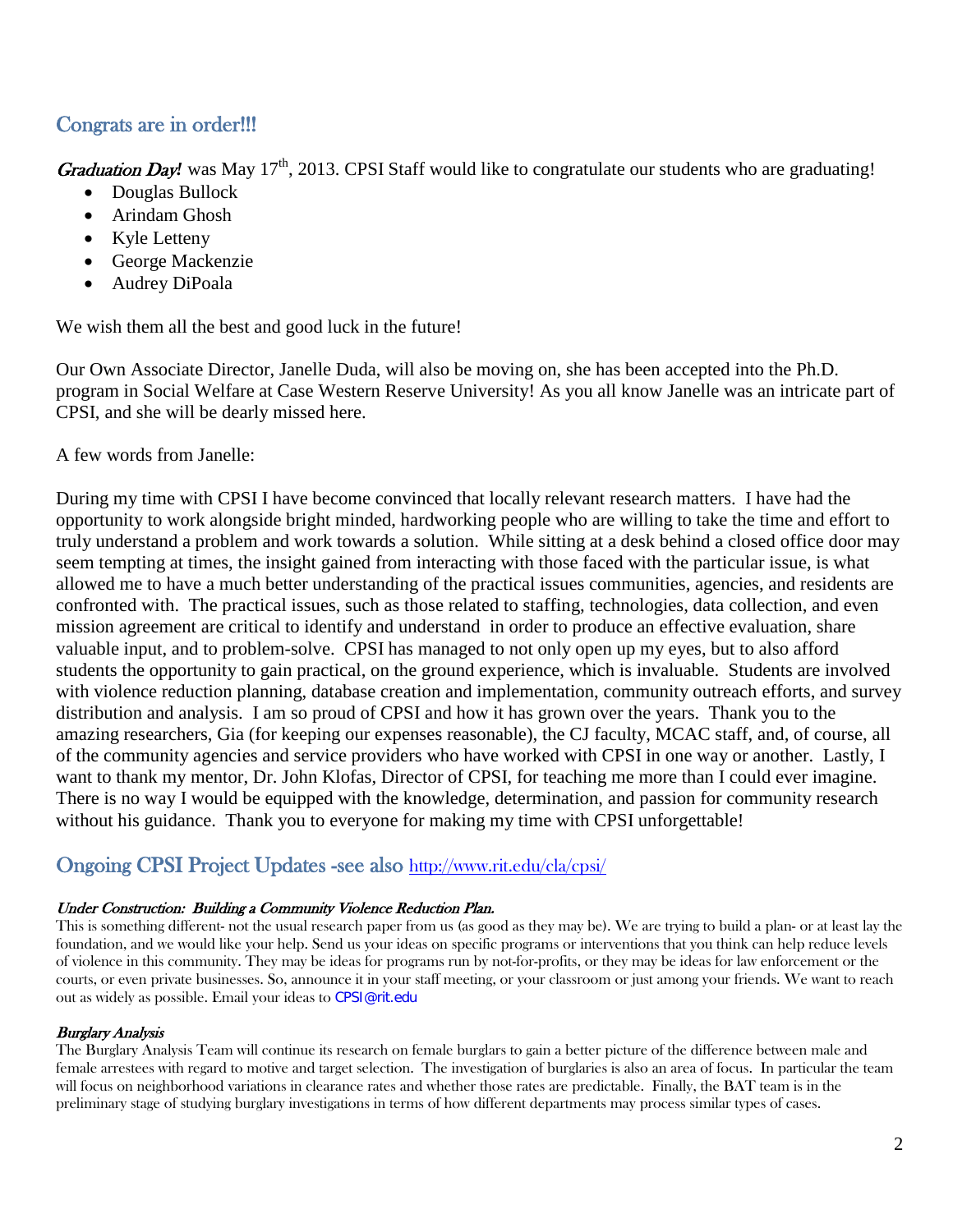#### Rochester Shooting Database

Students Audrey DiPoala, Karyn Bower and Sam DiPoala, led by Dr. Irshad Altheimer of CPSI are working with the Monroe Crime Analysis Center and the Rochester Police Department on the development of an inclusive shooting database for RPD, consisting of all shooting incidents resulting in injury within the city of Rochester from 2001 onward. The database will provide law enforcement and crime analysts with extensive and easily accessible information regarding these incidents.

#### Repeat Victimization

Mike Langenbacher and Arindham Ghosh of CPSI have begun to look at repeat victimization in seven years of crime data provided by the Monroe Crime Analysis Center. Comprised of more than 129,000 police reports, this data will provide a unique insight into repeat victims and offenders. A preliminary analysis showed that about 60,000 of these reports are for approximately 20,000 repeat victims.

#### Marijuana Markets & Street Sales

The goal of the analysis of the open air drug markets in neighborhoods is to expose characteristics that may help community to successfully integrate restorative justice practices. Currently, Doug Bullock and Pedro Vasquez of CPSI are working on this initiative. Some elements include focusing on mapping and graphing techniques that help illustrate the inner workings of the open air drug market in the northern section of the city, as well as a working on a paper on New York State Marijuana laws and the concerns of the neighborhood regarding the sale of drugs.

#### M.K Gandhi Institute for Non-Violence

Our most recent collaboration with the Gandhi Institute involves Mike Langenbacher, Arindham Ghosh, Audrey DiPoala and Karyn Bower. These students worked to develop survey questions and execute that survey using Turning Point Response System™. Turning Point Response System™ is where participants will press a button (similar to on a remote control) to answer questions in lieu of raising hands or speaking aloud. Once the answer to the question is registered the results then appear on a computer screen. We then use these results to help foster dialogue in this study, of how the youth responded. This not only creates valuable feedback, but gives every participant a right to respond to a question and makes the survey more interactive.

## International Research Exchange

CPSI is looking for new international partners interested in sharing data and research with Universities and Institutions worldwide.

Our own researcher Lakshmi Raman will be performing a cross cultural research study on domestic violence law in Dubai, UAE and Mumbai, India this summer.

## About CPSI

The Center for Public Safety Initiatives is funded solely through grants and sponsorships; CPSI receives no funding through RIT. If you would like to support student research on local issues through CPSI please send a check to CPSI at RIT, Dept. of Criminal Justice RIT, 93 Lomb Drive, Rochester, NY 14623. All donations are tax deductible. If you would like to support a student research fellowship which would be named after you, another person or your business, please call Gia Boersema at 585-475-6386. We are always looking for ways to serve the community with research and welcome any ideas. Please contact Janelle at jmdgcj@rit.edu or 585-475-5591 to speak about possible research opportunities. For a complete list of working papers outlining our research, visit www.rit.edu/cpsi.